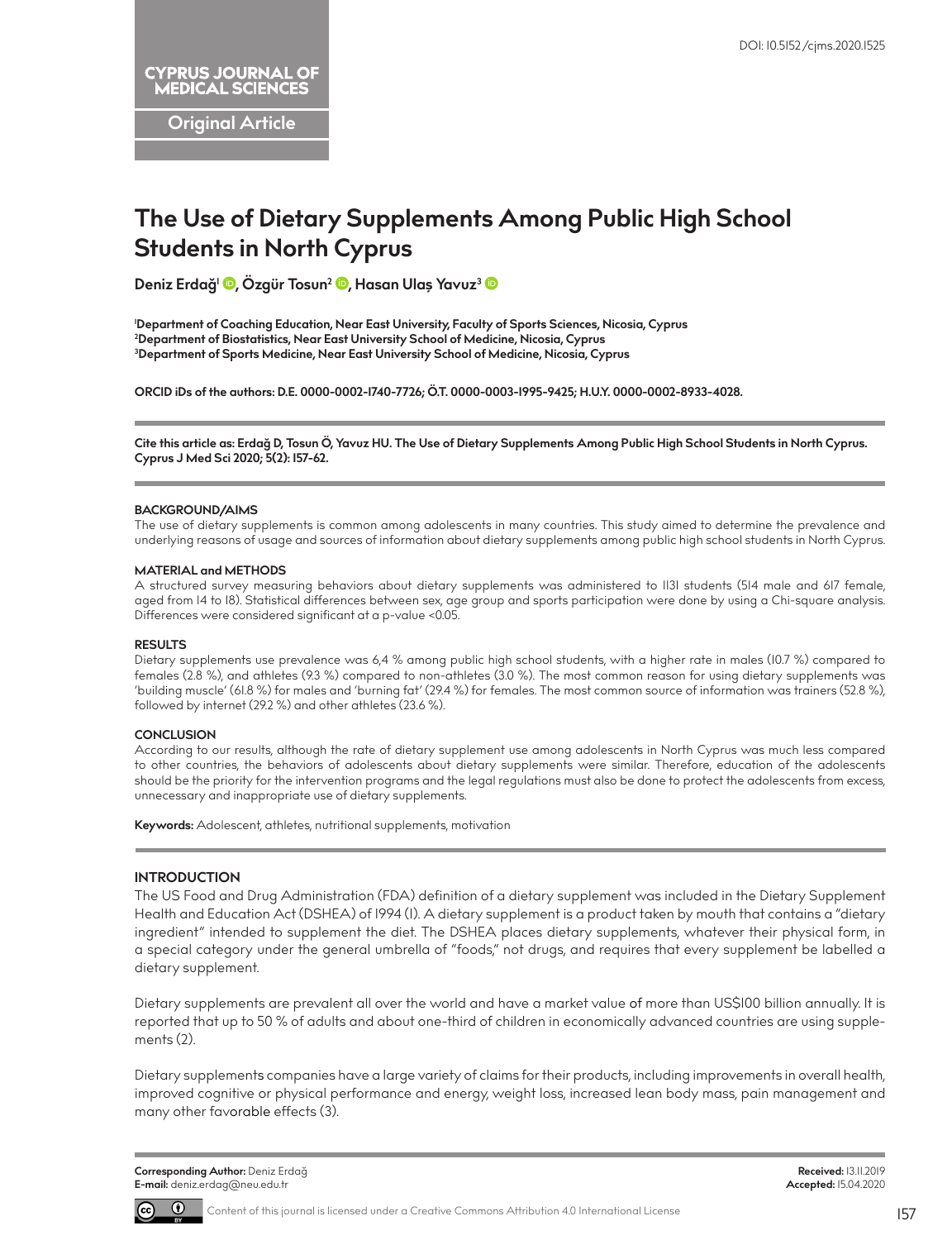There are many studies that have been showing increased amount of dietary supplements use in many countries such as the United States (4, 5), European countries (6, 7), Australia (8) and Japan (9, 10). Studies mostly focus on the adult population while recent research on the adolescents is limited. Existing literature surveys mainly focused on the prevalence of dietary supplements use, source of information, awareness and knowledge about these products, the types of supplements used and finally if gender, age or exercise status influences supplements use (10-14).

Although the increasing usage all over the world, acute and chronic potential side effects and drug interactions with active ingredients are still unknown. This situation is becoming a public health issue. Although all the recommended manufacturers' dosage is arranged for adults, it seems that the recommended doses are often exceeded (12) and never defined for adolescents.

Moreover, most of the time, this consumption is not prescribed or supervised by medical professionals but as a result of suggestions from classmates, teammates, magazines, websites, coaches, and friends attending gyms. The aim of this study was to determine the prevalence and underlying reasons of usage and sources of information about dietary supplements among public high school students in North Cyprus. In our knowledge, this is the first study conducted in North Cyprus regarding dietary supplements consumption among adolescents.

## **MATERIAL and METHODS**

### **Sample**

We conducted a self-administered questionnaire survey with 1131 students from 15 public high schools in North Cyprus. The sample size was calculated based on the total population size (6610) according to the reports obtained from the Ministry of Education, TRNC. From these 15 public schools, calculated sample size was allocated proportional to the reported school and class sizes provided by Ministry of Education. Also, within each class, female and male students were represented proportional to their numbers. Afterwards, class lists were used as sampling frame and selection was randomly performed. For a confidence level of 95 % and a confidence interval of 2.5 %; the required sample size was

# **Main Points:**

- The use of dietary supplements among adolescents is increasing all over the world, especially in developed countries.
- Acute and chronic potential side effects and drug interactions with active ingredients are still unknown.
- There is no defined dosage for adolescents and even the recommended doses for adults are often exceeded.
- Adolescents are likely to believe unsubstantiated information from coaches, internet and friends about supplements instead of health care professionals.
- In the light of these facts, the regulation and control on dietary supplements must be improved in order to regulate the sale of supplements to adolescents.

calculated as 1123. The study covered more students to ensure the statistical power to remain over 80 %. Calculations were performed with G\*Power (for Mac Version 3.1.9.3). Informed consents were obtained from the subjects and their parents prior to the questionnaire being applied. The study was conducted according to the Declaration of Helsinki and approved by the Near East University Scientific Researches, Evaluation and Ethics Commission (YDU/2018/57-553).

## **Study Survey**

A questionnaire was developed based on the questionnaires used in previous studies to collect data about dietary supplements (10, 12, 13). The questionnaire was self-administered to all the participants and answered anonymously. The questionnaire was exploring the following domains: use of dietary supplements, commonly used dietary supplements, from where or from whom information about supplements was obtained, the motivations behind the use of dietary supplements and from whom or where dietary supplements were purchased. To conduct the survey in all public high schools, an official permission (TTD.0.00.03-12-16/383) was received from the Directorate of Secondary Education. School administrations were called up and an appointment was requested for the proper time and date. The survey was conducted in 15 high schools, and a total of 1131 students completed the survey accurately.

### **Statistical Analysis**

The prevalence of dietary supplements use was reported by sex, age group, and sports participation. The characteristics of the participants were reported as supplements users and non-users among male and female students. Statistical differences between sex, age group, and sports participation were done using a Chi-square analysis. Differences were considered significant at a p<0.05. Throughout the text, data for all subjects were presented as mean ± standard deviation (± SD), percentages and frequencies. Questionnaires with missing values were excluded from the present analysis. Statistical analysis was performed using Statistical Package for the Social Sciences 18.0 statistical software (SPSS Inc., Chicago, IL, USA).

# **RESULTS**

We investigated the dietary supplements use; the motivation behind the use; most commonly used products; source of information and purchase for the supplements in public high school students in North Cyprus. A total of 1131 students (male: 514, 45.4%) (female: 617, 54.6%) aged between 14-18 (16.2±1.1) contributed in the research. 72 (6.4%) subjects declared that they were using dietary supplements and 1059 (93.6%) subjects stated that they were not using dietary supplements.

The use of dietary supplements according to age groups, gender and sports participation was shown in Table 1.

There was no statistically significant difference between age groups 14-16 (7.6%) and 17-18 (5.9%). Dietary supplements use was found higher in males (10.7%) compared to females (2.8%) (p<0.001) and higher in subjects who were participating in sports (9.3%) compared to non-participants (3.0%)  $(p < 0.001)$ .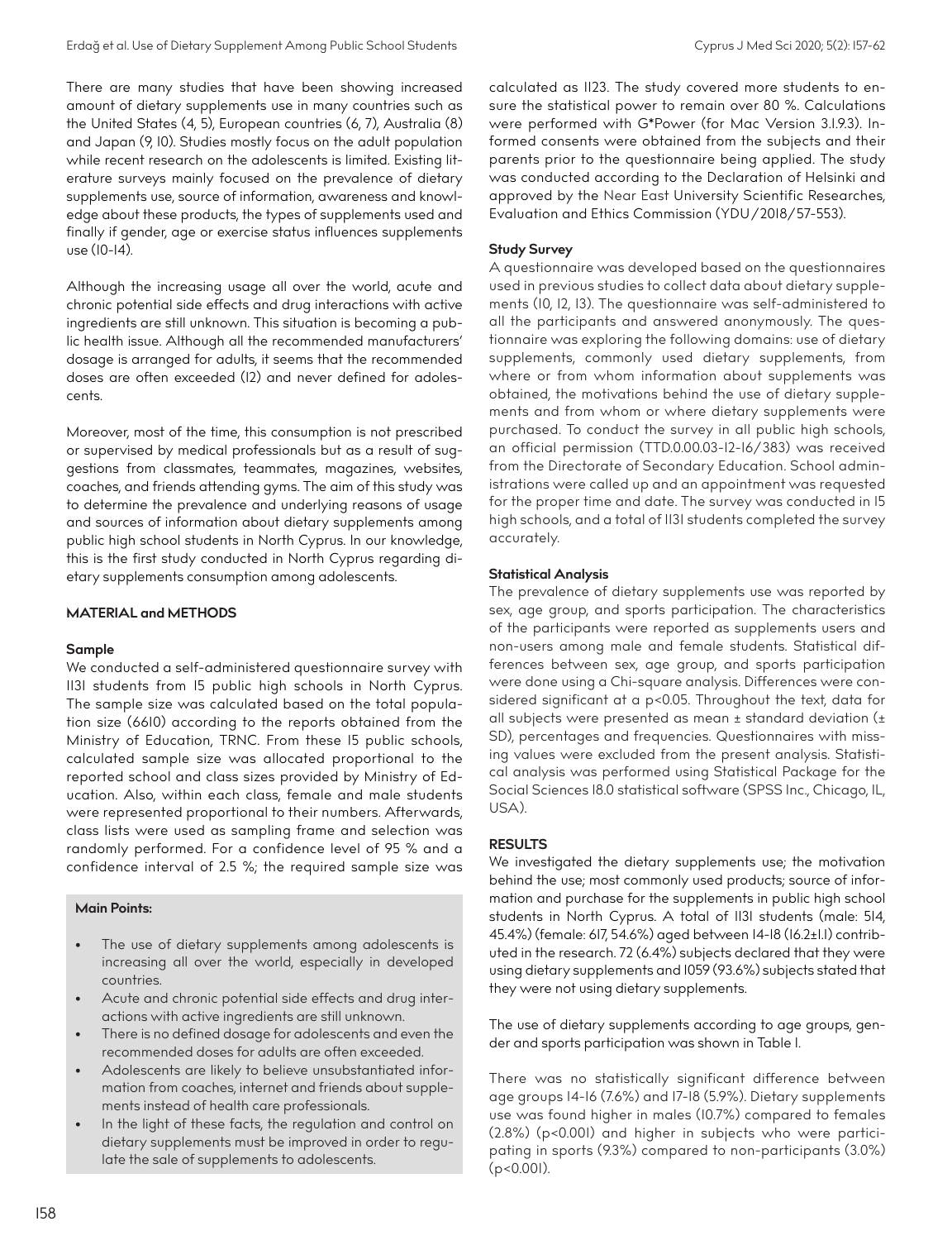| TABLE I. The use of dietary supplements according to age groups, gender and sports participation |                      |                  |               |              |
|--------------------------------------------------------------------------------------------------|----------------------|------------------|---------------|--------------|
|                                                                                                  |                      | <b>Not Using</b> | Using         | <b>Total</b> |
| Age Group                                                                                        | $ 4-16 $             | 767 (94.1%)      | 48 (5.9%)     | 815 (100%)   |
|                                                                                                  | $ 7-18 $             | 292 (92.4%)      | $24(7.6\%)$   | 316 (100%)   |
| Gender                                                                                           | Male                 | 459 (89.3%)      | $*55(10.7\%)$ | 514 (100%)   |
|                                                                                                  | Female               | 600 (97.2%)      | $*17(2.8\%)$  | 617 (100%)   |
| <b>Sports Participation</b>                                                                      | Participate          | 547 (90.7%)      | $*56(9.3\%)$  | 603 (100%)   |
|                                                                                                  | Does Not Participate | 512 (97%)        | $*16(3%)$     | 528 (100%)   |
| Total                                                                                            |                      | 1059 (93.6%)     | $72(6.4\%)$   | 1131(100%)   |
| $*$ <0,001                                                                                       |                      |                  |               |              |





Figure 1 shows the frequently used dietary supplements according to their frequency of use. Most commonly used supplements were found as proteins (62.5%) followed by multi-vitamins (33.3%), fat burners (31.9%), amino acids (20.8%), creatine (15.3%), mixed formulas (5.6%) and multi-minerals (1.4%).



According to the gender of the participants; proteins were found as the most frequently used dietary supplements (74.5%) followed by multi-vitamins (30.9%), amino acids (25.5%), fat burners (29.1%), creatine (20%), mixed formulas (7.3%) and multi-minerals (1.8%) in male students. In female students, fat burners (41.2%) and multi-vitamins (41.2%) were found as the most frequently used dietary supplements. Proteins (23.5%) and amino acids (5.9%) followed this. There was no creatine, mixed formula and multi-mineral consumption stated by the female students.

Figure 2 shows the reasons for using dietary supplements. The most common reason was building muscle (52.8%) followed by inadequate nutrition (3.9%), burning fat (25%), increasing endurance (25%), increasing energy (23.6%), early gains (18.1%), impressing opposite sex (11.1%) and medical reasons (6.9%).

Building muscle (61.8%) was found as the most frequent reason for dietary supplements use for male students. Inadequate nutrition (36.4%), increasing endurance (27.3%), increasing energy (23.6%), burning fat (23.6%), early gains (18.2%) and impressing opposite sex (14.5%) followed this. For the female students burning fat (29.4%) was found as the most frequent reason for dietary supplements use. Increase energy (23.5%), building muscle (23.5%), inadequate eating (17.6%), increase endurance (17.6%), early gains (17.6%) and medical reasons (17.6%) followed this. Female population stated that they were not using dietary supplements for impressing the opposite sex.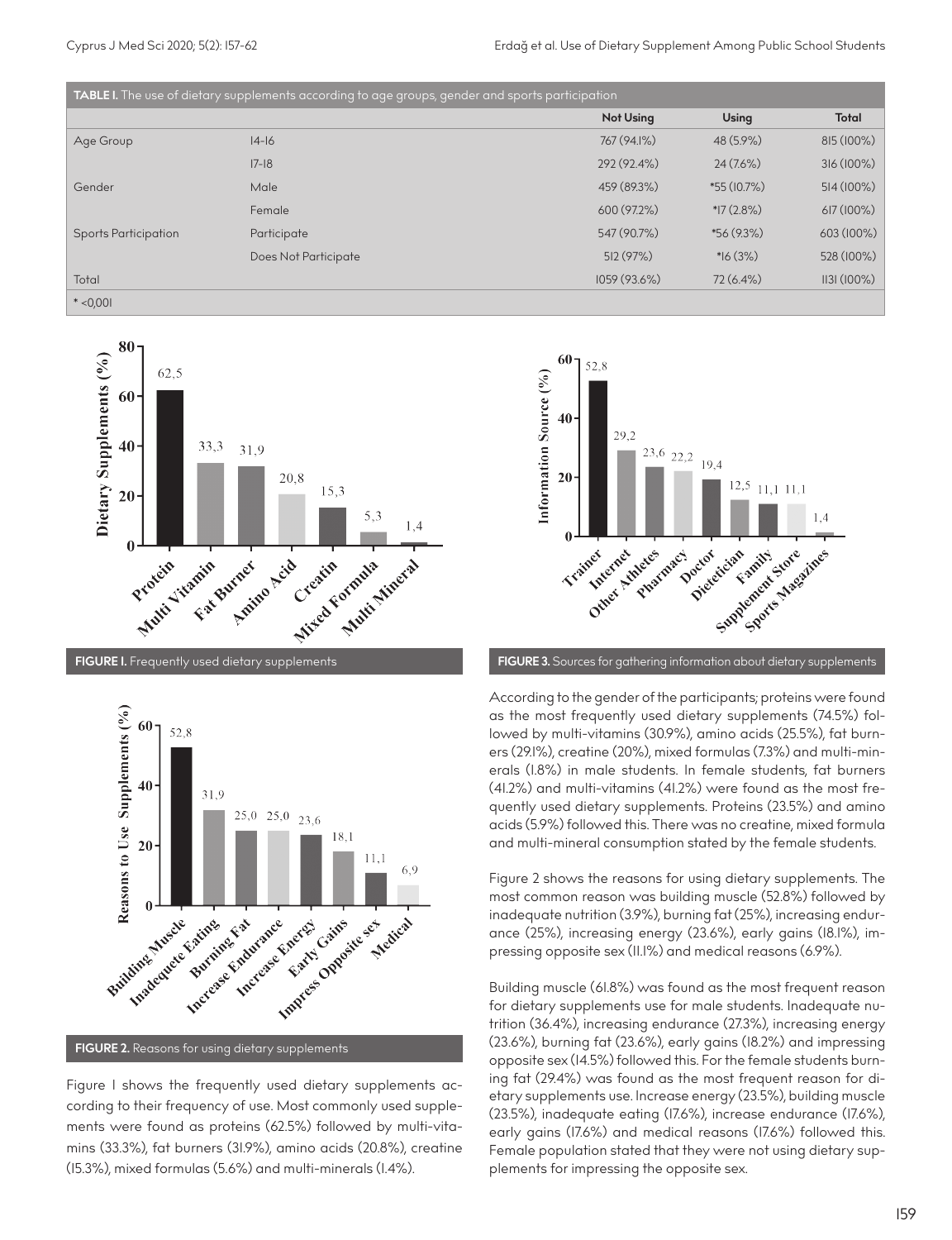

**FIGURE 4.** Source of purchase for dietary supplements

Figure 3 shows the sources for gathering information about dietary supplements. Trainers (52.8%) were identified as the mostly used sources of information and followed by internet (29.2%), other athletes (23.6%), pharmacies (22.2%), doctors (19.4%), dieticians (12.5%), supplements stores (11.1%), families (11.1%) and sports magazines (1.4%).

Figure 4 shows the source of purchase for dietary supplements. Pharmacies (40.3%) were found as the most common source of purchase of dietary supplements. Trainers (33.3%), supplements stores (23.6%),other athletes (6.6%), internet (5.6%), dieticians (4.2%) and family members (2.8%) followed this.

### **DISCUSSION**

This is the first study investigating dietary supplements use in Turkish Cypriot adolescent population. We investigated the prevalence of dietary supplements use among public high school students. We found that 6.4 % of public high school students were using dietary supplements. This rate was lower compared to other similar surveys conducted in Korea (31%), the United States of America (27.4% to 32.4%), Italy (35%) and Japan (16.8%) (9, 11). The low rates might be due to the method used to assess supplement use in high school students. Although it was clearly explained that the questionnaire was for a scientific study and all answers would be anonymous, students might have felt that it was more of an interrogation rather than a survey. This might have resulted in the under-reporting of supplements used by the students. However, it is still possible that the reported prevalence is the real representation of supplements use in adolescents.

Besides, it is a well-known fact that socio-economic status and income levels are important determinants of supplements use (13, 15, 16) and most of the data on supplements use are from developed and high-income countries whereas North Cyprus is an unrecognized country with a relatively low-income level. Moreover, as a limitation of our study, it was conducted in public high schools, and private high schools were excluded due to the difficulty of obtaining permission from the school administrations. Private high schools are quite expensive while public high schools are free. Hence, children of low income families mostly attend public high schools.

There are many studies showing that the use of dietary supplements increases with age to maintain body weight, building muscle, enhance performance and health purposes (4, 10, 13, 17, 18). Evans et al. (17) stated that dietary supplements use increases with age for those who started sports early because of the performance expectations. These expectations forces them to use different methods, one of which being the use of dietary supplements. In our study dietary supplement use increased with age, but it was not statistically significant. The low number of dietary supplement users might have concealed the increase with age.

There are many studies in the literature showing that the use of dietary supplements use is higher in males compared to females (14, 15, 19, 20). Our results are consistent with these studies. Kotnik et al. (21) explained this difference with the eager nature of the men to reach their goals as immediate as possible. Similarly, Kotnik et al. (21) stated that male Slovenian adolescents tend to use dietary supplements in order to benefit from sports performance-enhancing effects of dietary supplements.

Sports participation is a well-known factor affecting dietary supplement use. We have found that the use of dietary supplements was higher in sports participants compared to non-participant adolescents. Male and female athletes tend to use dietary supplements because they believe that their regular diet is not sufficient and therefore need supplements to cover their additional needs arising from sports (14). Grm et al. (11) reported that the prevalence of nutritional supplements use was significantly higher for sports participant adolescents (24.6%) than non-participants (16.2%). They emphasised that the athletes might be more susceptible to advertising or encouragement to engage in the use of nutritional supplements. Similarly, Kotnik et al. (21) stated that adolescent athletes could be pressured by their coaches and/or teammates to use dietary supplements and this may explain an increase in dietary supplements use in adolescent athletes.

Results of our study revealed that the most commonly used supplement among all adolescents was proteins. The choice for supplements use is influenced by the motivations behind. For this study, the most common motivation for supplements use was for the building of muscles. Manufacturers of protein supplements mainly claim increased muscle mass and strength with their products. The most commonly used supplements were different for male and female subjects. Proteins were the most common supplements among male subjects while fat burners were the most common among females. The reason might be that female adolescents give more importance to their appearance and weight while male adolescents prefer to have a muscular physique. There are many studies in the literature showing that the adolescent males who are willing to build muscle and increase muscle strength tend to use protein supplements(3, 10, 17, 22-25) while the female adolescents tend to use fat burners for losing weight(10, 20).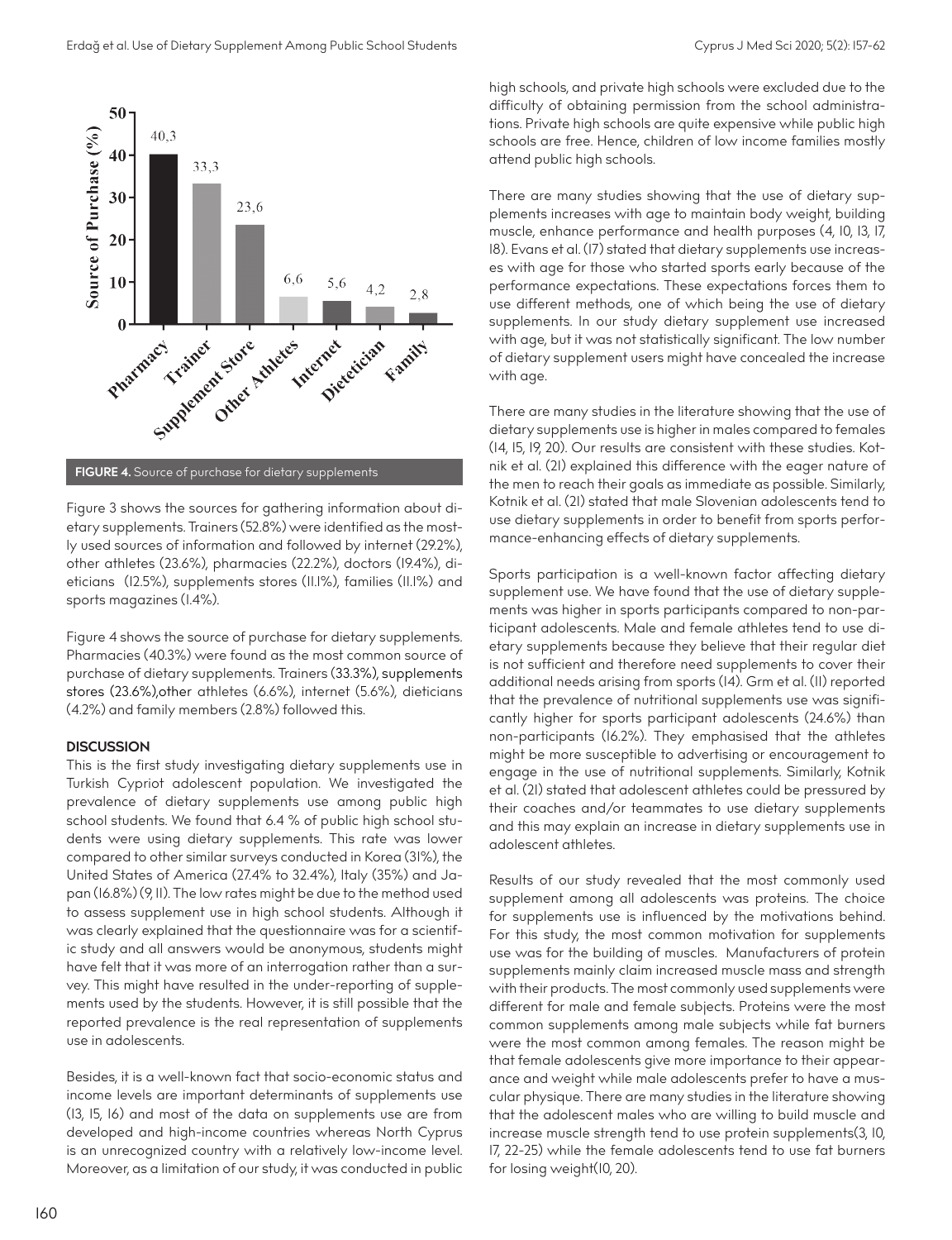Sources of information regarding food supplements are significant because it affects the subjects decision for using and choosing the specific supplement. In our study, the most common source of information was found as trainers (52.8%) followed by internet (29.2%) and other athletes (23.6%). Most trainers are not educated about supplements, and their knowledge about the supplements are mostly anecdotal or coming from their personal experience. This situation is also valid for athletes as a common source of information. Moreover, information gathered from internet makes this situation even more complicated because it may give inadequate or false information about dietary supplements. Most of the time there are no filter or control as to whether the information is correct or misleading.

Additionally, many web sites or blogs are commercial and advertise their merchandise. As a result, much of the information may be inaccurate, incorrect, or indeed, potentially harmful. Lieberman et al. (13) noted that the information on dietary supplements from media sources such as websites, TV or printed media is widely available, but the information is often inconsistent and confusing.

According to Balzo et al. (12), the most common sources of information about dietary supplements are coaches and other athletes. This situation is worrying as dietary supplementation should be started under the prescription and the supervision of health care professionals (e.g. physician, pharmacist, nutritionist). We also found that the health care professionals were much less consulted for information about supplements compared to coaches, internet and other athletes. Unfortunately, it is a well know fact that adolescents are likely to believe unsubstantiated information about supplements instead of expert opinions (19, 21).

Interestingly pharmacies were the most common suppliers for dietary supplements (40,3 %) followed by trainers (33.3%) and supplement stores (23.6%). It shows that adolescents are choosing to buy the supplements from pharmacies but they do not consult to pharmacists as much. Trainers were the most common source of information and the second most common suppliers. In this case, trainers may encourage the athletes to use the supplements that they sell, and that is not only unethical but also potentially harmful. Unfortunately there are not enough regulation and control on dietary supplements, and it is straightforward to reach any type of supplements even for minors. This is another concern which must be addressed by health authorities in order to regulate or limit the sale of supplements to adolescent population.

As a preliminary study in North Cyprus there were some limitations of our study. The main limitation was the limited number of variables. There was no socio economic variable such as income status. Moreover, it was conducted in public high schools, and private high schools were excluded due to the difficulty of obtaining permission from the school administrations. This might have understated the real presentation of supplement use in general adolescent population.

In conclusion, it is crucial to understand the motivation for using supplements and to specify the source of information about supplements for developing prevention and public health intervention strategies to target specific groups. According to the results of this study, education of the adolescent athletes and their coaches should be the priority for the intervention programs. The legal regulations must also be done to protect the adolescents from excess, unnecessary and inappropriate use of dietary supplements.

**Ethics Committee Approval:** Ethics committee approval was received for this study from the ethics committee of Near East University Scientific Researches, Evaluation and Ethics Commission (YDU/2018/57-553).

**Informed Consent:** Written informed consent was obtained from students who participated in this study.

Peer-review: Externally peer-reviewed.

**Author Contributions:** Concept - D.E., H.U.Y.; Design - D.E., H.U.Y.; Supervision - H.U.Y.; Resources - D.E., H.U.Y.; Materials - D.E.; Data Collection and/ or Processing - D.E., Ö.T.; Analysis and/or Interpretation - D.E., Ö.T.; Literature Search - D.E.; Writing Manuscript - D.E., H.U.Y.; Critical Review - D.E., H.U.Y., Ö.T.

**Acknowledgements:** The authors would like to thank to the Ministry of Education.

**Conflict of Interest:** The authors have no conflicts of interest to declare.

**Financial Disclosure:** The authors declared that this study has received no financial support.

## **REFERENCES**

- 1. US Food and Drug Administration. Dietary Supplement Health and Education Act of 1994 Public Law 103-417103rd Congress. 1994; 21: 2002.
- 2. Binns CW, Lee MK, Lee AH. Problems and prospects: public health regulation of dietary supplements. Annual review of public health. 2018; 39: 403-20. [[Crossref\]](https://doi.org/10.1146/annurev-publhealth-040617-013638)
- 3. Knapik JJ, Steelman RA, Hoedebecke SS, Austin KG, Farina EK, Lieberman HR. Prevalence of dietary supplement use by athletes: systematic review and meta-analysis. Sports Med 2016; 46(1): 103- 23. [\[Crossref](https://doi.org/10.1007/s40279-015-0387-7)]
- 4. Bailey RL, Fulgoni III VL, Keast DR, Lentino CV, Dwyer JT. Do dietary supplements improve micronutrient sufficiency in children and adolescents?. Pediatrics 2012; 161(5): 837-42. [[Crossref\]](https://doi.org/10.1016/j.jpeds.2012.05.009)
- 5. Kantor ED, Rehm CD, Du M, White E, Giovannucci EL. Trends in dietary supplement use among US adults from 1999-2012. Jama 2016; 316(14): 1464-74. [\[Crossref](https://doi.org/10.1001/jama.2016.14403)]
- 6. Garcia-Alvarez A, Egan B, de Klein S, Dima L, Maggi FM, Isoniemi M, et al. Usage of plant food supplements across six European countries: findings from the PlantLIBRA consumer survey. PloS one 2014; 9(3): e92265. [[Crossref\]](https://doi.org/10.1371/journal.pone.0092265)
- 7. Wardenaar FC, Ceelen IJ, Van Dijk JW, Hangelbroek RW, Van Roy L, Van der Pouw B, et al. Nutritional supplement use by Dutch elite and sub-elite athletes: does receiving dietary counseling make a difference?. Int J Sport Nutr Exe 2017; 27(I): 32-42. [[Crossref\]](https://doi.org/10.1123/ijsnem.2016-0157)
- 8. O'Brien SK, Malacova E, Sherriff JL, Black LJ. The prevalence and predictors of dietary supplement use in the Australian population. Nutrients 2017; 9(10): 1154. [[Crossref\]](https://doi.org/10.3390/nu9101154)
- 9. Chiba T, Sato Y, Kobayashi E, Ide K, Yamada H, Umegaki K. Behaviors of consumers, physicians and pharmacists in response to adverse events associated with dietary supplement use. Nutrition 2017; 16(1): 18. [\[Crossref](https://doi.org/10.1186/s12937-017-0239-4)]
- Kobayashi E, Sato Y, Umegaki K, Chiba T. The Prevalence of Dietary Supplement Use among College Students: A Nationwide Survey in Japan. Nutrients 2017; 9(II): 1250. [[Crossref\]](https://doi.org/10.3390/nu9111250)
- 11. Grm HŠ, Ars MS, Besednjak-Kocijančič L, Golja P. Nutritional supplement use among Slovenian adolescents. Public Health Nutr 2012; 15(4): 587-93. [\[Crossref](https://doi.org/10.1017/S1368980011002333)]